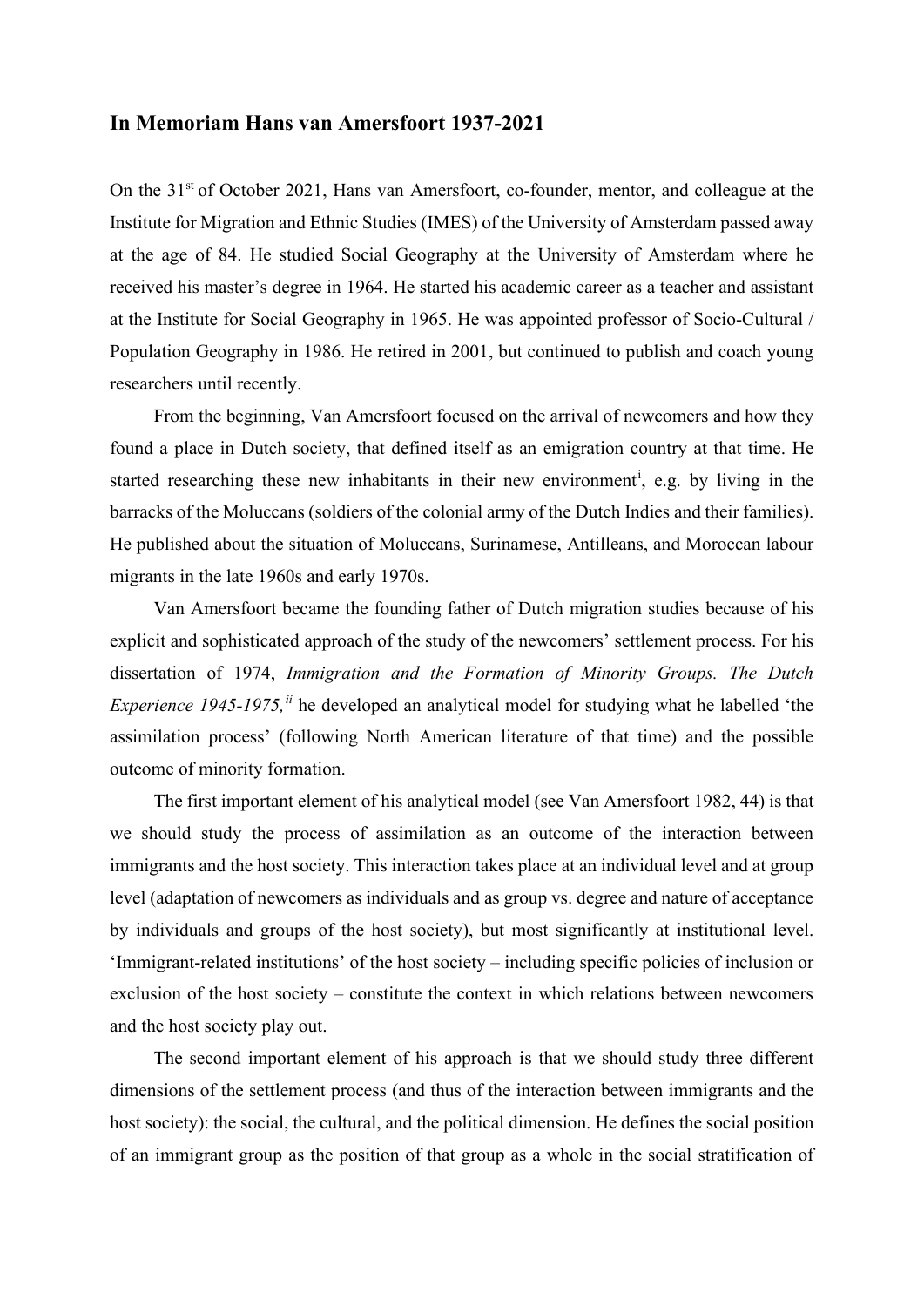society. That position is to be measured by inequalities in access and outcome between immigrants and natives in the domains of work and income, housing, education, and health. The cultural position relates to the cultural adaptation of immigrants and the degree and nature of their acceptance by the host society and the result of the interaction between these two. The political factor – in the analytical model – is subsumed in 'immigrant-related institutions', more particularly in specific immigrant related policies. The crucial question in this dimension is whether immigrants are excluded from the political community and its decision-making and/ or have a legal position that otherwise hinders their full and equal participation in society. Having defined these three analytically distinct dimensions and the mechanisms that determine the outcomes in these dimensions, he insists that we also study the interaction between these dimensions.

Van Amersfoort also developed a crucial concept that relates to a possible outcome of the settlement process: the concept of minority as appropriate for the contemporary Dutch case. A group is a minority group if a) its social position is consistently low; b) its (ethno-)cultural position is markedly different; c) its numerical position prohibits the exertion of power and influence; and d) these three conditions continue to exist over generations. In all three dimensions of the settlement process, the minority outcome is the opposite of emancipation. Applying this analytical framework, he draws conclusions in the final chapter on four immigrant groups: the Moluccans, the Surinamese, and guest workers were clearly involved in a process of minority formation in 1973 – although the fourth criterion ('over generations') asked for some caution in view of the recent nature of immigration. As for the Indo-Dutch `repatriates' from the former Dutch East Indies, the conclusion was exactly opposite: 'The Indo-Dutch had a heterogeneous social composition and a high level of adaptation in conjunction with a strong rational orientation to their new situation. They did not develop their own institutions in the Netherlands.'

Van Amersfoort's dissertation was a trailblazer in the Dutch research context as well as in the wider Dutch society. It was published at a moment that societal unrest was mounting: Moluccan youth had taken up political action, such as occupying the Indonesian embassy; Dutch politics had started preparations for the independence of Surinam, not in the least in the hope to end growing immigration of Surinamese to the Netherlands (a move that had the exact opposite effect, as Van Amersfoort demonstrated in later articles); the first oil crisis brought an end to the recruitment of guest workers, accompanied with policies to stimulate return to their country of origin (here the reality was a strong increase of family migration). When the Ministry of Culture, Recreation and Social Work installed an Advisory Committee for Research on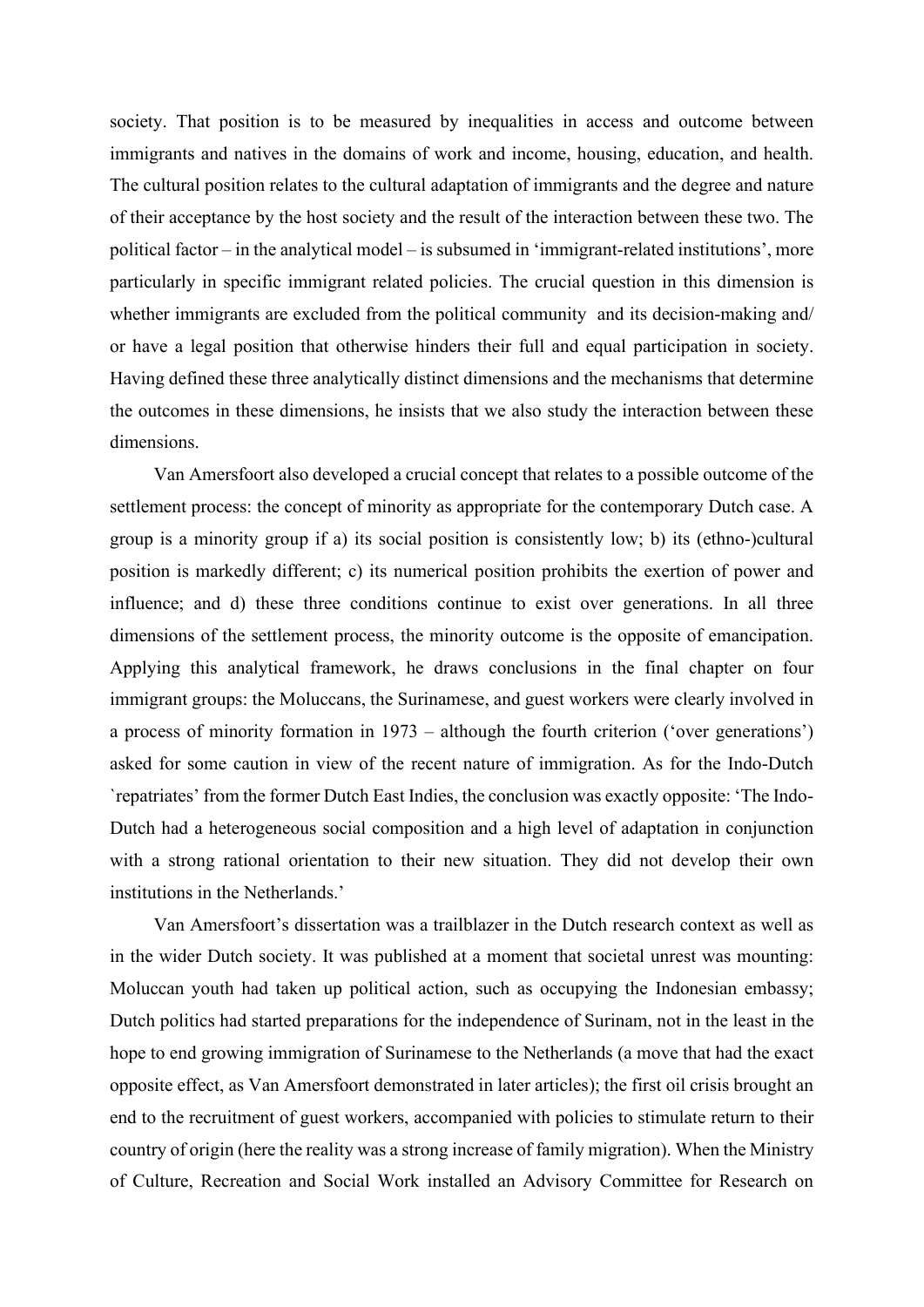Cultural Minorities (ACOM) in 1978, the title of the Committee made clear that his analysis and concepts had reached policymakers, and of course Van Amersfoort was one of the committee's most prominent members.

His approach to the settlement process of immigrants and their position in the host society became widely accepted in research and policy circles in the Netherlands in the late 1970s and early 1980s. In 1979, the Scientific Council for Government Policy (WRR) published a report entitled 'Ethnic Minorities' in which the WRR advised the Dutch government how to deal with the dilemmas of immigration and integration of newcomers in Dutch society, and particularly how to avoid minority formation among immigrants. The WRR-report led to a period of 'minorities policy' in the Netherlands (in Dutch: *minderhedenbeleid*) that aimed to avoid minority formation, or – formulated positively – should lead to emancipation of ethnic minorities in the social, cultural and political dimension. Both 'minorities' and Dutch society were addressed in this policy. In the Western European context at the time, such policies were exceptional and caught the eye of policymakers in other Western European countries. The Dutch 'minorities policy' as both a term and a practice was in use until 1994, when it was replaced by 'integration policy'.

In the early 1990s, Hans van Amersfoort played an important role in establishing the Institute for Migration and Ethnic Studies (IMES) at the University of Amsterdam. This was also the start of a period of internationalisation of Dutch immigration research: the somewhat inward-oriented Dutch academic world started to connect with research institutes in Sweden (IMER), the UK (CRER) and France (MIGRINTER). The contacts that Van Amersfoort had established since his dissertation helped IMES to build a strong international position. After the turn of the century, IMES took the lead, e.g., in establishing IMISCOE in 2004 in which 19 research institutes in Europe cooperated.

At this point in his career, Hans van Amersfoort worked on several special topics within the broad field of migration studies, as can be seen from his extensive bibliography. Writing state-of-the-art essays expounding on these topics, he brought together the accumulated knowledge on said topics. Like he did in his dissertation, he developed analytical or heuristic models to map the knowledge that served as guidelines for researchers at the same time.

On the topic of ethnicity and the modern state, for example, he wrote the analytical introduction of the book *States and Nations; the rebirth of the 'nationalities question' in Europe*, mapping the different forms of ethnicity, their relation to the state and their potential for conflict (Van Amersfoort 1991). Later he developed another variation of this same theme, under 'diaspora politics' (Van Amersfoort 2004).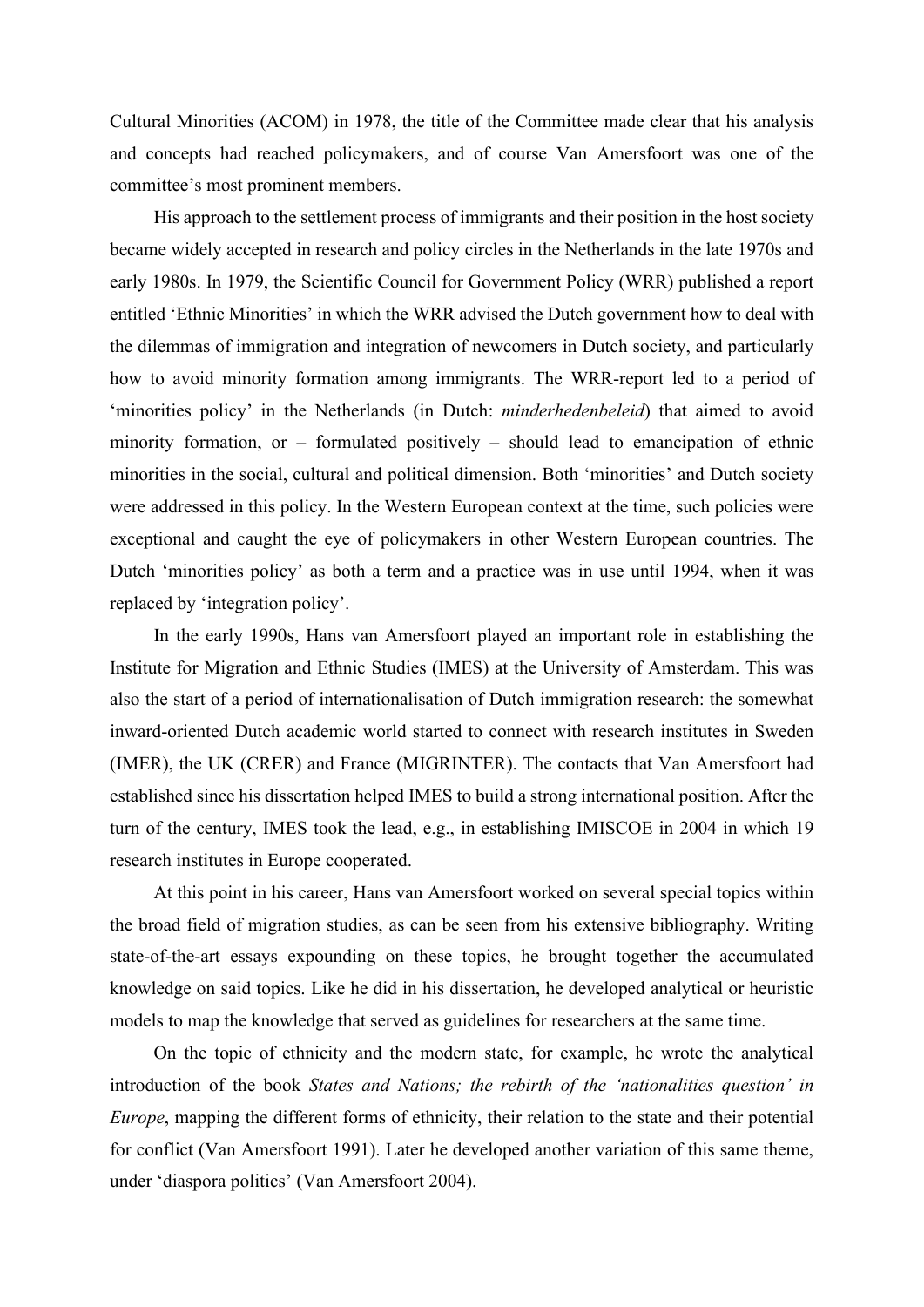A second topic was the systematic study of migration processes and the question whether and in what way policy interventions steer such processes. His analytical framework for the study of these processes (Van Amersfoort, 1998: 20) has been a guide for many researchers in the analysis of migrations.

A third theme was the European welfare state and the question how such a state handles the dilemmas of immigration and of including or excluding admitted immigrants, also in view of the response in society to both immigration and immigrants (Van Amersfoort 2011).

As can be read from the succinct description of all these topics, the research always implied the study of potential and existing policy interventions. In that sense Hans van Amersfoort was a scholar in the tradition of the Dutch school of Social Geography in which research should combine scientific independence with societal usefulness – wherever possible. On the potential tension between these two – often apparent in research commissioned by policy institutions on hot societal issues – his position was clear: scientists have a duty to be engaged in society and to contribute to a better functioning of that society by their research, but that contribution should come from an autonomous and independent scientific practice. Stakeholders in society, including government, may indicate what issues they want to have analysed for policy purposes, but researchers have a duty to science to carry out such analysis according to the rules of science. In his valedictory lesson of 2001, entitled *Verplichtingen ons opgelegd* ('Duties imposed on us'), Van Amersfoort looked back on how the Social Geographical Institute and he himself has tried to combine these scientific and societal duties (Van Amersfoort 2001).

This brief outline of his work makes clear that we will remember Hans van Amersfoort as an important, critical, and wise scholar. He was also a good-humoured, talkative, openminded and cooperative person. He passionately shared his critical, distanced observations of people, politics, and society – including the academic world and its mores – and not excluding himself as part of that same world. His humane sense of humour often came to light from these distanced observations; often enhanced with a generous touch of self-mockery.

## Rinus Penninx

Professor emeritus of Ethnic Studies of the University of Amsterdam.